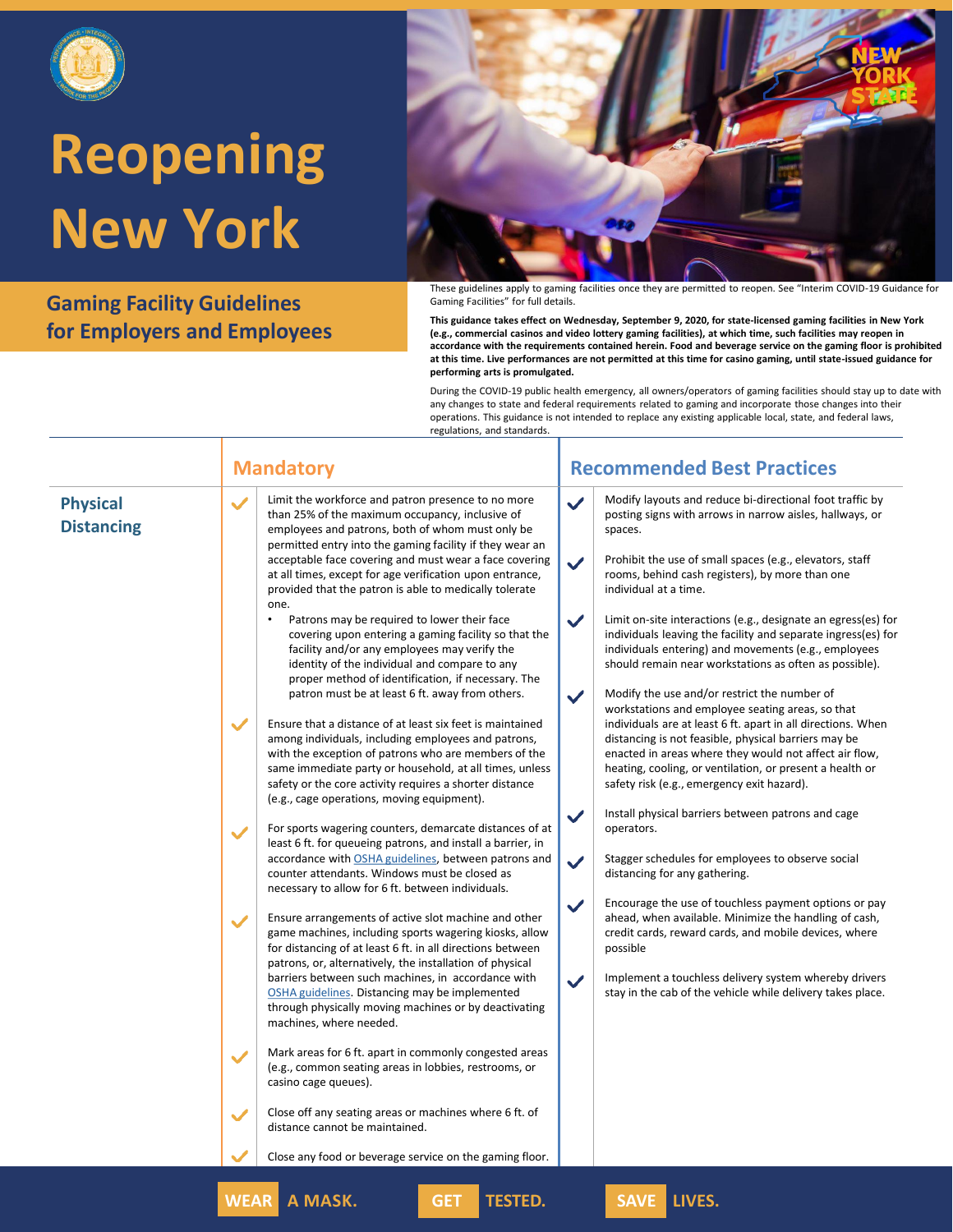

**Gaming Facility Guidelines for Employers and Employees**



These guidelines apply to gaming facilities once they are permitted to reopen. See "Interim COVID-19 Guidance for Gaming Facilities" for full details.

**This guidance takes effect on Wednesday, September 9, 2020, for state-licensed gaming facilities in New York (e.g., commercial casinos and video lottery gaming facilities), at which time, such facilities may reopen in accordance with the requirements contained herein. Food and beverage service on the gaming floor is prohibited at this time. Live performances are not permitted at this time for casino gaming, until state-issued guidance for performing arts is promulgated.**

|                                                  | <b>Mandatory</b>                                                                                                                                                                                                                                                                                                                                                                                                                                                                                                                                                                                                                                                                                                                                                                                                                                                                                                                                                                                                                                                                                                                                                                                                                                                                                                                                            | <b>Recommended Best Practices</b> |
|--------------------------------------------------|-------------------------------------------------------------------------------------------------------------------------------------------------------------------------------------------------------------------------------------------------------------------------------------------------------------------------------------------------------------------------------------------------------------------------------------------------------------------------------------------------------------------------------------------------------------------------------------------------------------------------------------------------------------------------------------------------------------------------------------------------------------------------------------------------------------------------------------------------------------------------------------------------------------------------------------------------------------------------------------------------------------------------------------------------------------------------------------------------------------------------------------------------------------------------------------------------------------------------------------------------------------------------------------------------------------------------------------------------------------|-----------------------------------|
| <b>Physical</b><br><b>Distancing</b><br>(cont'd) | Monitor and control the flow of patron/employee<br>$\checkmark$<br>traffic into and within the gaming to ensure adherence<br>to occupancy requirements and social distancing.<br>$\checkmark$<br>Maintain sufficient employee/security presence to<br>monitor the flow of traffic, ensure groups adhere to                                                                                                                                                                                                                                                                                                                                                                                                                                                                                                                                                                                                                                                                                                                                                                                                                                                                                                                                                                                                                                                  |                                   |
|                                                  | social gathering limitations, and eliminate congregating.<br>$\checkmark$<br>Single-player electronic versions of table games (e.g.,<br>video poker), are permitted, provided that 6 ft. of<br>distance can be maintained between patrons, or<br>physical barriers are installed between patrons, and<br>that all cleaning/disinfection protocols are followed.                                                                                                                                                                                                                                                                                                                                                                                                                                                                                                                                                                                                                                                                                                                                                                                                                                                                                                                                                                                             |                                   |
|                                                  | Table games (e.g., poker, black jack) are permitted,<br>$\checkmark$<br>provided that facilities adhere to the following<br>protocols/all applicable requirements in this guidance:<br>Tables must be at least 6 ft. apart/arranged so that<br>$\bullet$<br>patrons at adjacent tables maintain 6 ft. of distance;<br>Patrons at a single table must be separated from all<br>other patrons by physical barriers which are<br>approved for use by the NYS Gaming Commission;<br>$\bullet$<br>For games without chairs (e.g., craps), 6-ft. intervals<br>must be marked around the outside of the table,<br>and physical barriers must be installed to separate<br>patrons from one another;<br>Security personnel, dealers, and other employees<br>must enforce social distancing between patrons and<br>disrupt congregations when they form;<br>$\bullet$<br>Physical barriers must also be installed between<br>dealers/patrons, even if 6 ft. of distance is possible;<br>$\bullet$<br>Dealers must verbally substitute into the game/give<br>breaks to other dealers, instead of "tapping in;"<br>Wherever possible, games must be reconfigured to<br>$\bullet$<br>minimize the number of times that patrons must<br>touch cards (e.g., by using "face-up" dealing in<br>blackjack), and must never permit patrons to touch<br>another patron's cards. |                                   |
|                                                  | Limit any social gatherings in event spaces that are<br>$\checkmark$<br>separate from the gaming areas in the gaming facility<br>(e.g., parties, gatherings in event rooms or ballrooms) to<br>the lesser of the State's social gathering limit, which is<br>50 or fewer people as of the issuance of this guidance,<br>or 25% of maximum occupancy for the space.                                                                                                                                                                                                                                                                                                                                                                                                                                                                                                                                                                                                                                                                                                                                                                                                                                                                                                                                                                                          |                                   |
|                                                  | <b>WEAR</b><br>A MASK.<br><b>TESTED.</b><br><b>GET</b>                                                                                                                                                                                                                                                                                                                                                                                                                                                                                                                                                                                                                                                                                                                                                                                                                                                                                                                                                                                                                                                                                                                                                                                                                                                                                                      | LIVES.<br><b>SAVE</b>             |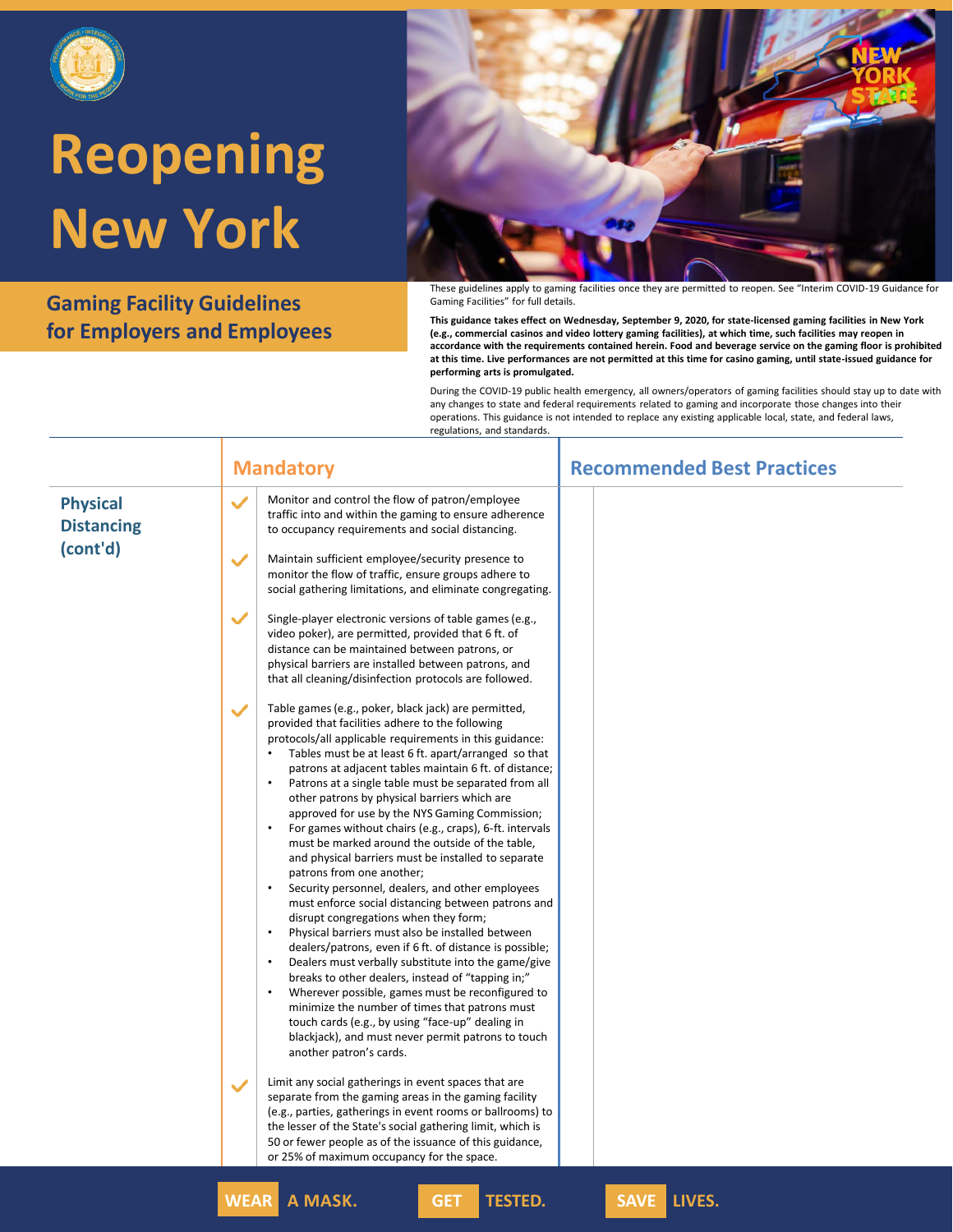

**Gaming Facility Guidelines for Employers and Employees**



These guidelines apply to gaming facilities once they are permitted to reopen. See "Interim COVID-19 Guidance for Gaming Facilities" for full details.

**This guidance takes effect on Wednesday, September 9, 2020, for state-licensed gaming facilities in New York (e.g., commercial casinos and video lottery gaming facilities), at which time, such facilities may reopen in accordance with the requirements contained herein. Food and beverage service on the gaming floor is prohibited at this time. Live performances are not permitted at this time for casino gaming, until state-issued guidance for performing arts is promulgated.**

During the COVID-19 public health emergency, all owners/operators of gaming facilities should stay up to date with any changes to state and federal requirements related to gaming and incorporate those changes into their operations. This guidance is not intended to replace any existing applicable local, state, and federal laws, regulations, and standards.

### **Mandatory Recommended Best Practices Air Handling and Building Systems** Before occupants return to a building that has been entirely closed, complete pre-return checks, tasks, and assessments to ensure a healthy and safe environment. These systems include but are not limited to mechanical systems, water systems, elevators, and HVAC systems. Ensure building HVAC system filtration meets the highest rated filtration compatible with the currently installed filter rack and air handling systems, at a minimum MERV-13, or industry equivalent or greater (e.g., HEPA), as applicable, and as certified and documented by a certified HVAC technician, professional, or company, [ASHRAE-](https://www.ashrae.org/about/news/2020/ashrae-offers-covid-19-building-readiness-reopening-guidance)certified professional, certified retro-commissioning professional, or New York- licensed professional building engineer. Facilities that cannot handle the abovementioned minimum level of filtration (i.e., MERV-13 or greater), must have a certified HVAC technician, professional, or company, ASHRAE-certified professional, certified retrocommissioning professional, or New York licensed professional building engineer certify and document that the currently installed filter rack is incompatible with abovementioned minimum level of filtration (i.e., MERV-13 or greater) and/or the air handling system would be unable to perform to the minimum level of heating and cooling that it was otherwise able to provide prior to the COVID-19 public health emergency if such a high degree of filtration (i.e., MERV-13 or greater) was installed. Such facilities should request that the professional document the associated equipment, labor, and cost that would be involved in upgrading the system to handling MERV-13 or greater level of filtration. Retain such documentation for review by state or local health department officials to operate at a lesser filtration rating of no less than MERV-11 or MERV-12 with additional ventilation and air filtration mitigation protocols. In addition, facilities that have an air handling system that is unable to meet a filtration rating of MERV-13 or greater must adopt additional ventilation and air filtration mitigation protocols per [CDC](https://www.cdc.gov/coronavirus/2019-ncov/community/guidance-business-response.html) and **[ASHRAE](https://www.ashrae.org/technical-resources/resources)** recommendations, including: For buildings that are able to implement a minimum of MERV-13, or industry equivalent, or greater (e.g., HEPA), consider adopting additional ventilation and air filtration mitigation protocols per [CDC](https://www.cdc.gov/coronavirus/2019-ncov/community/guidance-business-response.html) and [ASHRAE](https://www.ashrae.org/technical-resources/resources) recommendations, particularly for buildings older than 15 years, including: • Performing necessary retro-commissioning of central systems, as well as testing, balancing, and repairs as needed; • Increasing ventilation rates and outdoor air ventilation to the extent possible; • Keeping systems running for longer hours, especially for several hours daily before and after occupancy; • Disabling demand-controlled ventilation, where reasonable, and maintain systems that increase fresh air supply; • Opening outdoor air dampers to reduce or eliminate recirculation to the extent possible; • Sealing edges of the filter to limit bypass; • Regularly inspecting systems and filters to ensure they are properly operating, and filters are appropriately installed, serviced and within service life; • Opening windows to the extent allowable for occupant safety and comfort if applicable; • Installing appropriately designed and deployed ultraviolet germicidal irradiation (UVGI) to deactivate airborne virus particles; and/or Using portable air cleaners (e.g., electric HEPA units), considering units that provide highest air change rate at appropriate performance level and do not generate harmful byproducts. (For specific guidance on air filtration and building systems, please consult "Interim COVID-19 Guidance for Gaming Facilities"). **WEAR A MASK. GET TESTED. SAVE LIVES.**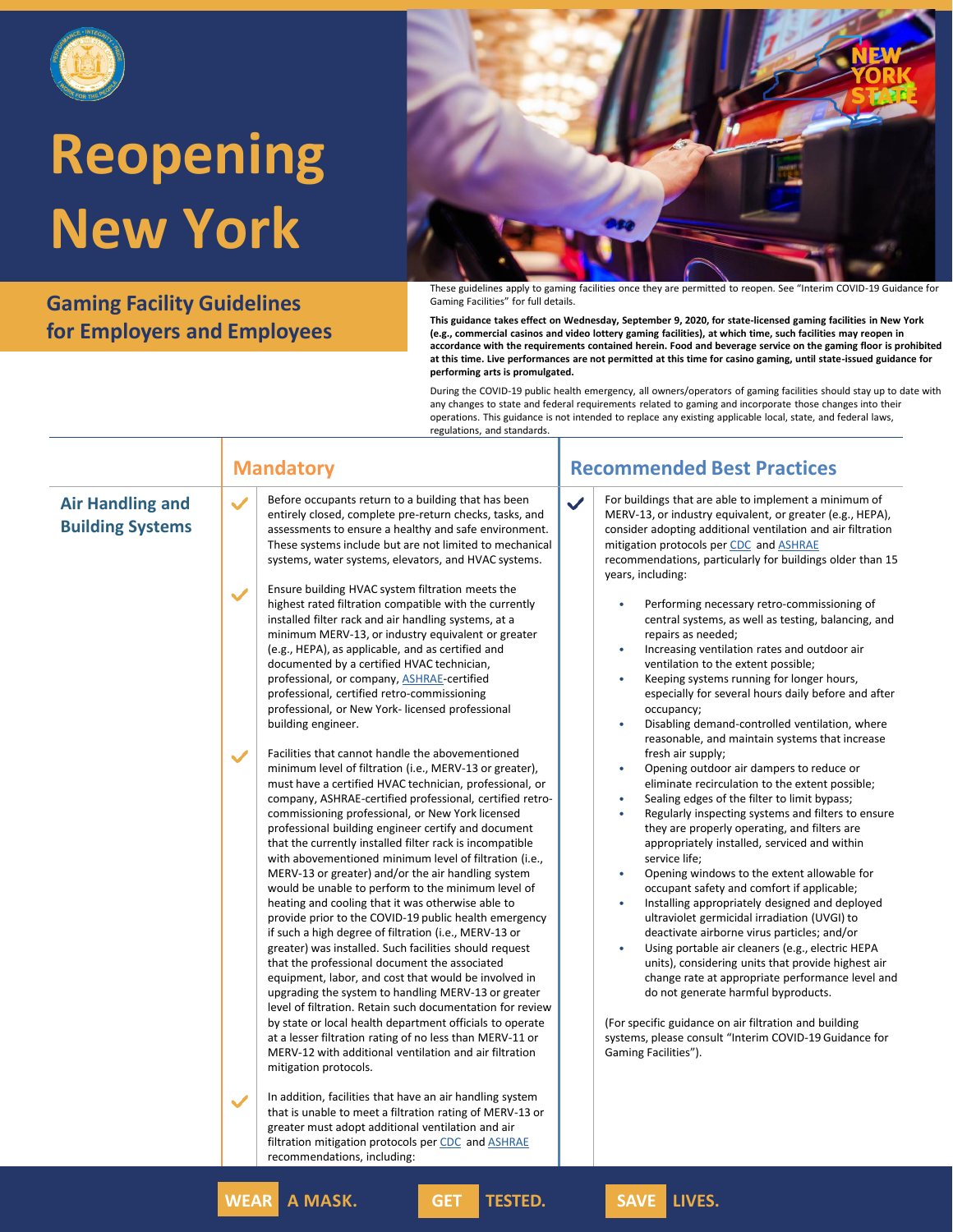

**Gaming Facility Guidelines for Employers and Employees**



These guidelines apply to gaming facilities once they are permitted to reopen. See "Interim COVID-19 Guidance for Gaming Facilities" for full details.

**This guidance takes effect on Wednesday, September 9, 2020, for state-licensed gaming facilities in New York (e.g., commercial casinos and video lottery gaming facilities), at which time, such facilities may reopen in accordance with the requirements contained herein. Food and beverage service on the gaming floor is prohibited at this time. Live performances are not permitted at this time for casino gaming, until state-issued guidance for performing arts is promulgated.**

|                                                                | <b>Recommended Best Practices</b><br><b>Mandatory</b>                                                                                                                                                                                                                                                                                                                                                                                                                                                                                                                                                                                                                                                                                                                                                                                                                                                                                                                                                                                                                                                                                                                                                                                                                                                           |
|----------------------------------------------------------------|-----------------------------------------------------------------------------------------------------------------------------------------------------------------------------------------------------------------------------------------------------------------------------------------------------------------------------------------------------------------------------------------------------------------------------------------------------------------------------------------------------------------------------------------------------------------------------------------------------------------------------------------------------------------------------------------------------------------------------------------------------------------------------------------------------------------------------------------------------------------------------------------------------------------------------------------------------------------------------------------------------------------------------------------------------------------------------------------------------------------------------------------------------------------------------------------------------------------------------------------------------------------------------------------------------------------|
| <b>Air Handling and</b><br><b>Building Systems</b><br>(cont'd) | Performing necessary retro-commissioning of<br>$\bullet$<br>central systems, as well as testing, balancing,<br>and repairs as needed;<br>Increasing ventilation rates and outdoor air<br>$\bullet$<br>ventilation to the extent possible;<br>Keeping systems running for longer hours,<br>$\bullet$<br>especially for several hours daily before and<br>after occupancy;<br>Disabling demand-controlled ventilation, where<br>۰<br>reasonable, and maintain systems that increase<br>fresh air supply;<br>Opening outdoor air dampers to reduce or<br>$\bullet$<br>eliminate recirculation to the extent possible;<br>Sealing edges of the filter to limit bypass;<br>٠<br>Regularly inspecting systems and filters to<br>۰<br>ensure they are properly operating, and filters<br>are appropriately installed, serviced and within<br>service life;<br>Opening windows to the extent allowable for<br>$\bullet$<br>occupant safety and comfort;<br>Installing appropriately designed and deployed<br>۰<br>ultraviolet germicidal irradiation (UVGI) to<br>deactivate airborne virus particles; and/or<br>Using portable air cleaners (e.g., electric HEPA<br>۰<br>units), considering units that provide highest air<br>change rate at appropriate performance level<br>and do not generate harmful byproducts. |
| <b>Protective</b><br><b>Equipment</b>                          | Ensure that employees/patrons are only permitted<br>Even when casino cages, table games, and individual<br>$\checkmark$<br>$\checkmark$<br>entry into the gaming facility if they wear an acceptable<br>game machines are socially distanced, consider installing<br>face covering, provided that they are able to medically<br>physical barriers, where feasible.<br>tolerate such covering.<br>Ensure that employees/patrons wear acceptable face<br>$\checkmark$<br>coverings at all times when within the gaming facility,<br>except for age verification upon entrance.<br>Provide employees with an acceptable face covering at<br>$\checkmark$<br>no cost to the employee.<br>Acceptable face coverings include but are not limited to<br>$\checkmark$<br>cloth (e.g., homemade sewn, quick cut, bandana),<br>surgical masks, and face shields.                                                                                                                                                                                                                                                                                                                                                                                                                                                          |
|                                                                | SAVE LIVES.<br><b>WEAR A MASK.</b><br><b>TESTED.</b><br><b>GET</b>                                                                                                                                                                                                                                                                                                                                                                                                                                                                                                                                                                                                                                                                                                                                                                                                                                                                                                                                                                                                                                                                                                                                                                                                                                              |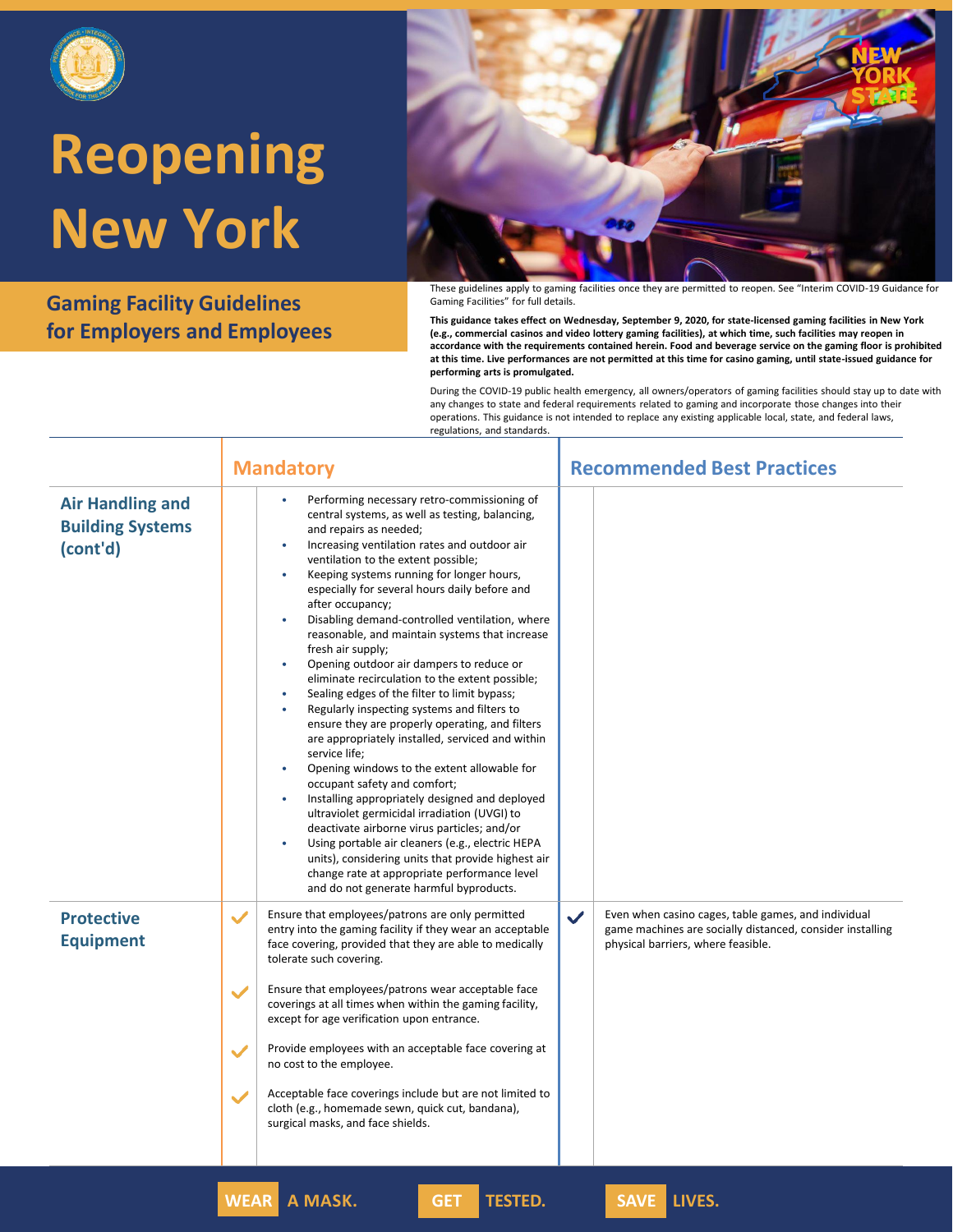

**Gaming Facility Guidelines for Employers and Employees**



These guidelines apply to gaming facilities once they are permitted to reopen. See "Interim COVID-19 Guidance for Gaming Facilities" for full details.

**This guidance takes effect on Wednesday, September 9, 2020, for state-licensed gaming facilities in New York (e.g., commercial casinos and video lottery gaming facilities), at which time, such facilities may reopen in accordance with the requirements contained herein. Food and beverage service on the gaming floor is prohibited at this time. Live performances are not permitted at this time for casino gaming, until state-issued guidance for performing arts is promulgated.**

|                                                   | <b>Mandatory</b>                                                                                                                                                                                                                                                                                                                                                                                                                                                                                                                                                                                                                              | <b>Recommended Best Practices</b>                                                                                                                                                                                                                                                                         |
|---------------------------------------------------|-----------------------------------------------------------------------------------------------------------------------------------------------------------------------------------------------------------------------------------------------------------------------------------------------------------------------------------------------------------------------------------------------------------------------------------------------------------------------------------------------------------------------------------------------------------------------------------------------------------------------------------------------|-----------------------------------------------------------------------------------------------------------------------------------------------------------------------------------------------------------------------------------------------------------------------------------------------------------|
| <b>Protective</b><br><b>Equipment</b><br>(cont'd) | $\checkmark$<br>Clean, replace, and prohibit sharing of face coverings.<br>Consult CDC guidance for additional information.<br>Install physical barriers at casino cages and in between<br>$\checkmark$<br>individual game machines, when these facilities are not<br>6 ft. apart.<br>Limit the sharing of objects, such as equipment and<br>$\checkmark$<br>vehicles, as well as the touching of shared surfaces (e.g.,<br>touchscreens); or, require employees to wear gloves<br>when in contact with shared objects or frequently<br>touched surfaces; or, require employees/ patrons to<br>perform hand hygiene before and after contact. |                                                                                                                                                                                                                                                                                                           |
| <b>Hygiene, Cleaning,</b><br>and Disinfection     | Adhere to hygiene, cleaning, and disinfection<br>✓<br>requirements from the Centers for Disease Control and<br><b>Prevention (CDC) and Department of Health (DOH) and</b><br>maintain logs on site that document date, time, and<br>scope of cleaning and disinfection.                                                                                                                                                                                                                                                                                                                                                                       | Where possible and practicable, place seat covers on<br>$\checkmark$<br>cloth seats or other seats that may be more difficult to<br>clean and disinfect. These seat covers should be cleaned<br>between usage, or every 4 hours, at a minimum.<br>✓<br>Install touch-free hand sanitizer dispensers where |
|                                                   | Provide and maintain hand hygiene stations throughout<br>$\checkmark$<br>the facility, including handwashing with soap, running<br>warm water, and disposable paper towels, as well as an<br>alcohol-based hand sanitizer containing 60% or more<br>alcohol for areas where handwashing is not feasible.                                                                                                                                                                                                                                                                                                                                      | possible.<br>Place receptables around the gaming facility for disposal<br>$\checkmark$<br>of soiled items, including PPE.                                                                                                                                                                                 |
|                                                   | Ensure hand sanitizer is available throughout the<br>✓<br>gaming facility (e.g., entrances, exits, gaming floors,<br>cages, security/reception desks).                                                                                                                                                                                                                                                                                                                                                                                                                                                                                        |                                                                                                                                                                                                                                                                                                           |
|                                                   | Ensure that all areas and equipment in the gaming<br>✓<br>facility are thoroughly cleaned and disinfected at least<br>once per day, and high-touch areas are thoroughly<br>cleaned and disinfected more frequently, in accordance<br>with the standards set forth below.                                                                                                                                                                                                                                                                                                                                                                      |                                                                                                                                                                                                                                                                                                           |
|                                                   | Ensure equipment or objects that are shared between<br>$\checkmark$<br>patrons and/or employees (e.g., game machines,<br>counters for slot machines) are cleaned and disinfected<br>between each user or at least every 4 hours.                                                                                                                                                                                                                                                                                                                                                                                                              |                                                                                                                                                                                                                                                                                                           |
|                                                   | Provide appropriate cleaning/disinfection supplies for<br>✓<br>shared/frequently touched surfaces (e.g., game<br>machines, counters for slot machines), and require<br>employees / encourage patrons to use these supplies.                                                                                                                                                                                                                                                                                                                                                                                                                   |                                                                                                                                                                                                                                                                                                           |
|                                                   | <b>WEAR A MASK.</b><br><b>TESTED.</b><br><b>GET</b>                                                                                                                                                                                                                                                                                                                                                                                                                                                                                                                                                                                           | SAVE LIVES.                                                                                                                                                                                                                                                                                               |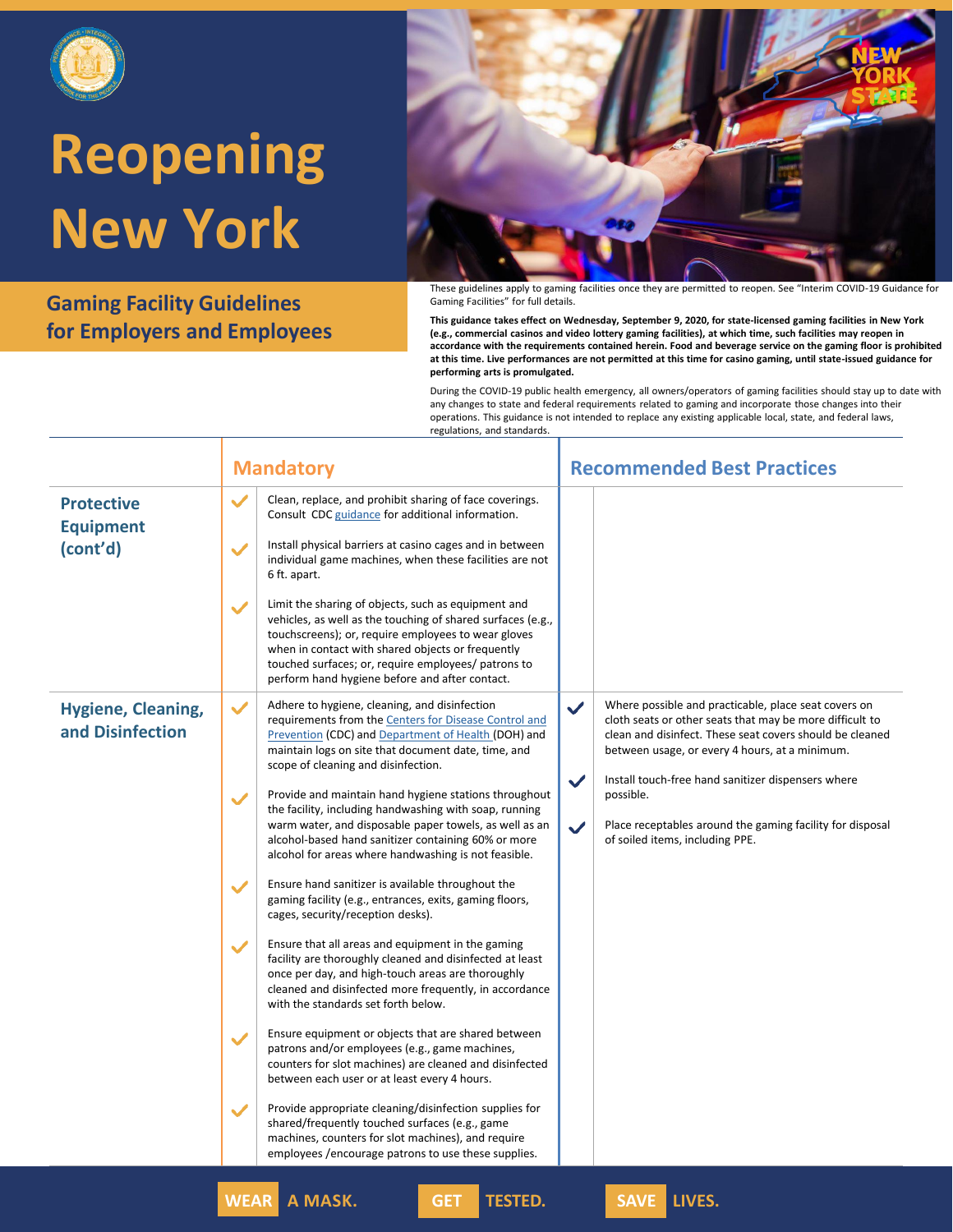

**Gaming Facility Guidelines for Employers and Employees**



These guidelines apply to gaming facilities once they are permitted to reopen. See "Interim COVID-19 Guidance for Gaming Facilities" for full details.

**This guidance takes effect on Wednesday, September 9, 2020, for state-licensed gaming facilities in New York (e.g., commercial casinos and video lottery gaming facilities), at which time, such facilities may reopen in accordance with the requirements contained herein. Food and beverage service on the gaming floor is prohibited at this time. Live performances are not permitted at this time for casino gaming, until state-issued guidance for performing arts is promulgated.**

|                                                           | <b>Mandatory</b>                                                                                                                                                                                                                                                                                                                                                                                                                                                                                                                                                                                                                                                                                                                                                                                                                                                                                                                                                                                                                                                                                                                                                                                                                              | <b>Recommended Best Practices</b> |
|-----------------------------------------------------------|-----------------------------------------------------------------------------------------------------------------------------------------------------------------------------------------------------------------------------------------------------------------------------------------------------------------------------------------------------------------------------------------------------------------------------------------------------------------------------------------------------------------------------------------------------------------------------------------------------------------------------------------------------------------------------------------------------------------------------------------------------------------------------------------------------------------------------------------------------------------------------------------------------------------------------------------------------------------------------------------------------------------------------------------------------------------------------------------------------------------------------------------------------------------------------------------------------------------------------------------------|-----------------------------------|
| <b>Hygiene, Cleaning,</b><br>and Disinfection<br>(cont'd) | Ensure sufficient staff is available to "wipe down"<br>$\checkmark$<br>equipment between users, though patrons may be<br>required to do so before/after each use. Patrons must<br>be provided the option of requesting that slot machines<br>and other game machines be cleaned and disinfected<br>prior to their use of the machine.                                                                                                                                                                                                                                                                                                                                                                                                                                                                                                                                                                                                                                                                                                                                                                                                                                                                                                         |                                   |
|                                                           | Adhere to the following cleaning protocols for<br>equipment and surfaces at table games:<br>• The following must be cleaned and disinfected, or<br>replaced or disposed of, as applicable, before<br>changing playing patron/dealer as appropriate to<br>the game: table game rail(s), chair area(s), dice,<br>on/off button(s) used by dealers, card shoe(s),<br>roulette wheel head(s), ball(s), and dolly, Pai Gow<br>tiles, Visual Limits, Elo units, money paddle, toke<br>boxes;<br>$\bullet$<br>The following must be cleaned and disinfected, or<br>replaced or disposed of, as applicable, every hour:<br>Chipper Champs, Pit & Poker podiums;<br>The following must be cleaned and disinfected, or<br>replaced or disposed of, as applicable, every four<br>hours: shufflers, baccarat discard pile, blackjack<br>discard holder, hard game surfaces, push carts;<br>Chips must be removed from play after a patron<br>loses them or returns them to the dealer or cashier,<br>and cleaned and disinfected by casino staff, prior to<br>recirculation;<br>Dealers must require patrons to use hand sanitizer<br>prior to joining a game; and<br>All other equipment must be cleaned at the<br>intervals described in this guidance. |                                   |
|                                                           | Ensure shared workstations (e.g., cages) are cleaned<br>$\checkmark$<br>and disinfected between use by different employees.                                                                                                                                                                                                                                                                                                                                                                                                                                                                                                                                                                                                                                                                                                                                                                                                                                                                                                                                                                                                                                                                                                                   |                                   |
|                                                           | For cleaning and disinfection, refer to Department of<br>$\checkmark$<br>Environmental Conservation (DEC) products identified<br>by the Environmental Protection Agency (EPA) as<br>effective against COVID-19.                                                                                                                                                                                                                                                                                                                                                                                                                                                                                                                                                                                                                                                                                                                                                                                                                                                                                                                                                                                                                               |                                   |
|                                                           | Prohibit shared food and beverages among employees<br>$\checkmark$<br>and reserve adequate space $-$ off of the gaming floor $-$<br>for employees to observe social distancing while eating<br>meals.                                                                                                                                                                                                                                                                                                                                                                                                                                                                                                                                                                                                                                                                                                                                                                                                                                                                                                                                                                                                                                         |                                   |